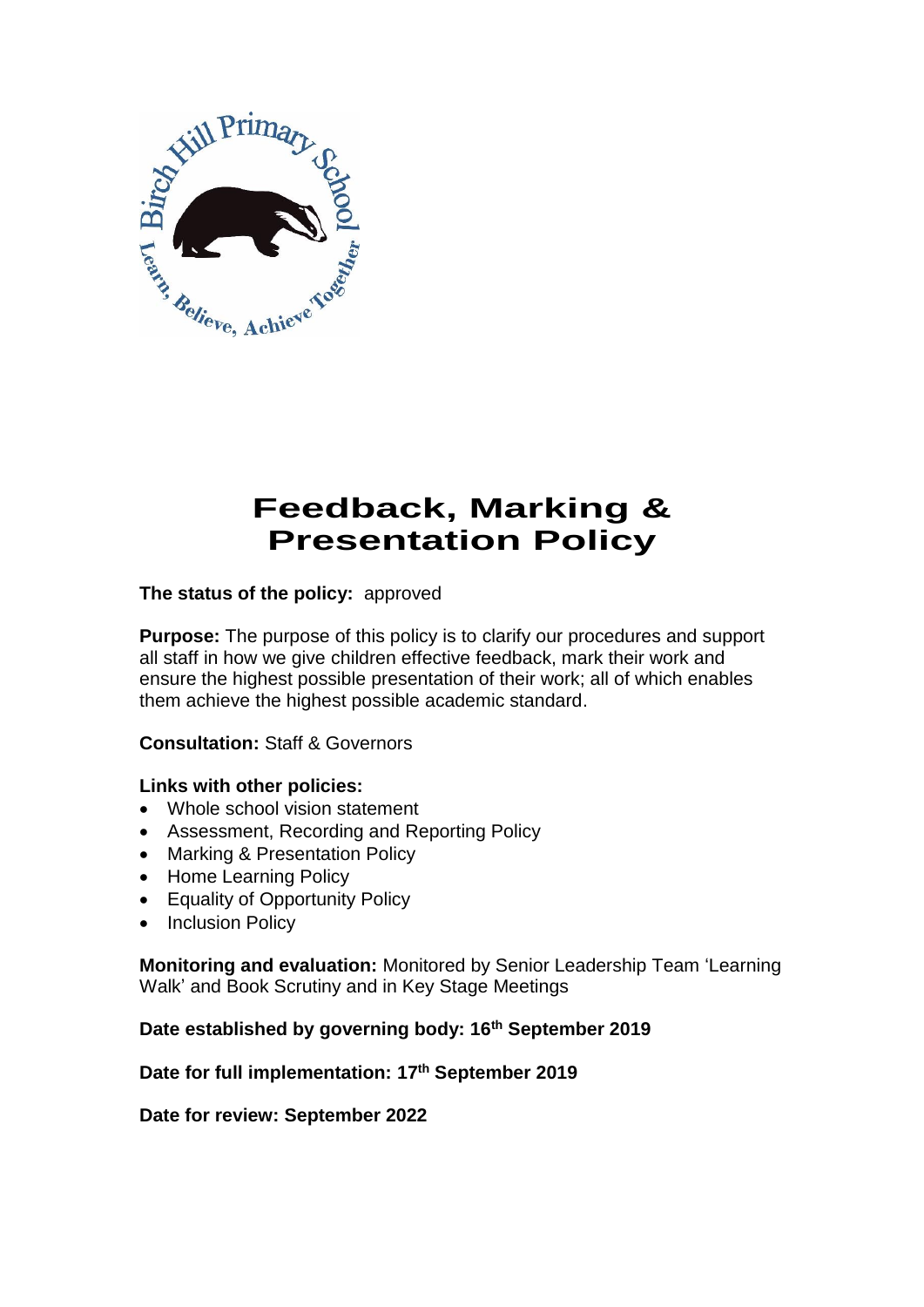**Contents** 

| Aims                                                            |
|-----------------------------------------------------------------|
| Objectives                                                      |
| <b>Key Principles</b>                                           |
| Feedback in Practice                                            |
| <b>Guided Group Feedback</b>                                    |
| <b>Independent Group</b>                                        |
| <b>Marking Poster</b>                                           |
| Other general assessments for Learning strategies               |
| Self Assessment                                                 |
| Peer Assessment                                                 |
| Discussion / Questioning                                        |
| Written Feedback & Marking                                      |
| Pupils ASelf Assessment, Peers Assessment & Cooperative Marking |
| Presentation of Work                                            |
| Awards for Achievement                                          |
| Appendix                                                        |

## **Aims**

At Birch Hill Primary School, we believe it is important that children's' learning, in all curriculum areas is acknowledged and children are given feedback either orally or in writing. Feedback supports Teaching, Learning & Assessments as it helps; assess where children are, celebrates their achievement and helps improve their learning.

#### **Objectives**

At Birch Hill we believe feedback should be **meaningful, manageable** and **motivating<sup>1</sup>** .

Feedback, either verbal or written should redirect or refocus either the teacher's or the learner's actions to achieve a goal. It should;

- specific, accurate and clear
- celebrate pupil efforts and achievements
- written feedback should be given sparingly so that it is meaningful
- provide specific guidance on how to improve their learning
- inform teacher's planning

## **Key Principles**

- Immediate feedback has the greatest impact on children's learning
- Feedback is both verbal and written

l

<sup>&</sup>lt;sup>1</sup> Department for Education's research expert group 2016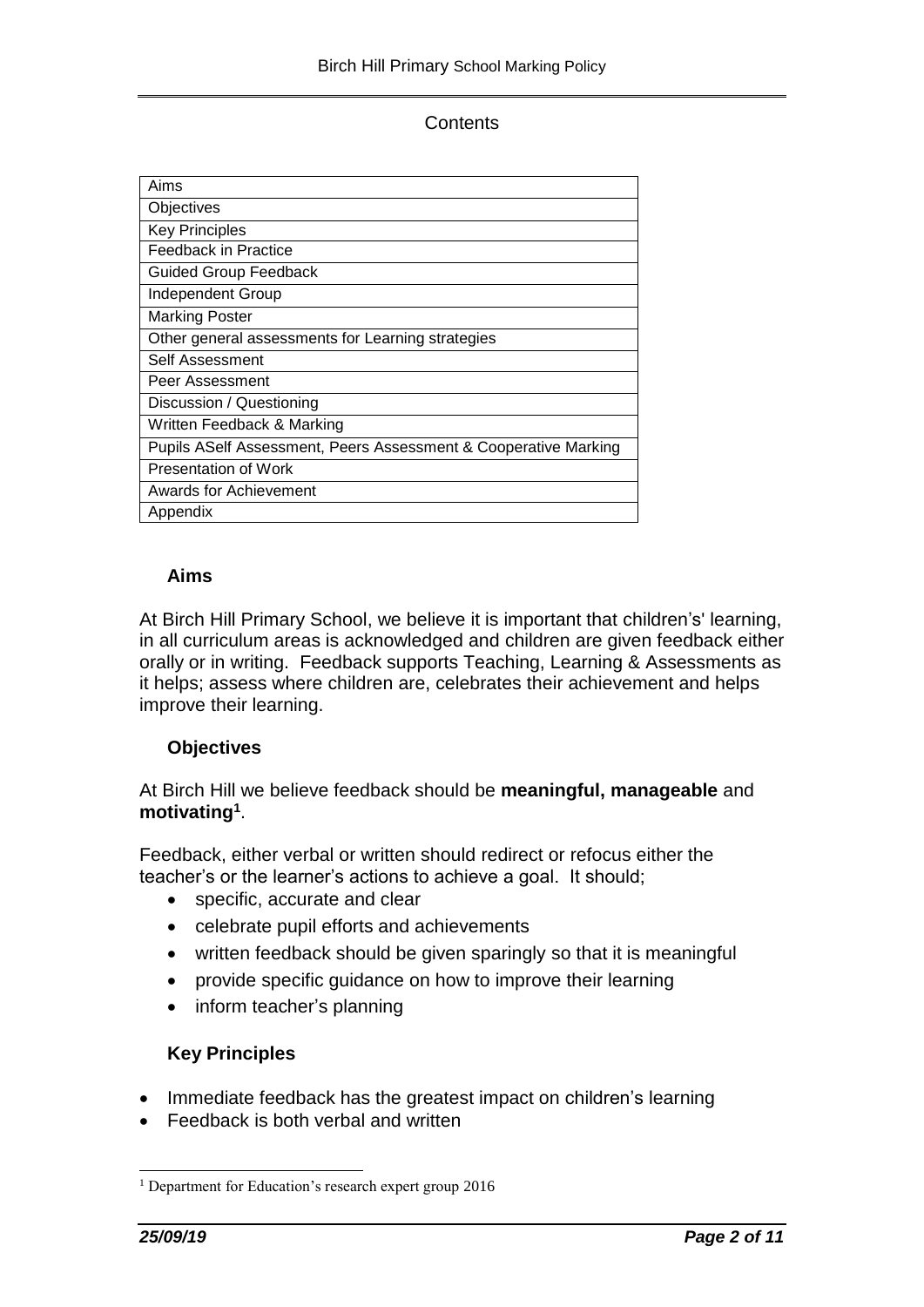- The sole focus of feedback (and marking) should be to further children's learning;
- Written comments should only be used where they are accessible to children according to age and ability;
- Feedback is provided by both teachers /Teachers Assistants (TAs)
- Feedback is a part of the school's wider assessment processes which aim to provide an appropriate level of challenge to pupils in lessons, allowing them to make good progress.
- All children's work should be reviewed by teachers at the earliest appropriate opportunity so that it might impact on future learning.
- When work is reviewed, it should be recorded in Distance Marking Sheets (and where appropriate in books).

#### **Feedback in Practice**

Feedback is linked to classroom practice and classroom management. In most classes at Birch Hill, teachers will set their class into three groups; those working with an adult (**Guided Group**), those working with a peer (**Peer Group**) and those children working alone (**Independent Group**). However, we are aware that in practise, teachers (and TAs) will be flexible to manage the learning within their class.

| Groupings            | Who                                                                       | What it looks like                                                                                                                                                                                                                                                                                                                                                                                                                                                | Evidence                                                                                                                                   |
|----------------------|---------------------------------------------------------------------------|-------------------------------------------------------------------------------------------------------------------------------------------------------------------------------------------------------------------------------------------------------------------------------------------------------------------------------------------------------------------------------------------------------------------------------------------------------------------|--------------------------------------------------------------------------------------------------------------------------------------------|
| Guided<br>Group      | Teacher<br>$\bullet$<br>or TAs /<br><b>LSA</b>                            | Takes place in the lesson with<br>$\bullet$<br>individuals or small groups<br>Often given verbally to pupils for<br>$\bullet$<br>immediate action<br>May re-direct the focus of<br>teaching or the task<br>May include<br>$\bullet$<br>highlighting/annotations/marking<br>codes according to the marking<br>code.<br>Adults should initial at the end of the<br>child's work. This will help indicate<br>what work was completed you're the<br>'guided session'. | Lesson<br>observations/lear<br>ning walks<br>Annotations in<br>$\bullet$<br>pupil books<br>Mini-<br>$\bullet$<br>whiteboards,<br>book work |
| Peer Group           | Self or<br>$\bullet$<br>peers                                             | Self-editing<br>Peers annotations<br>$\bullet$                                                                                                                                                                                                                                                                                                                                                                                                                    | Lesson<br>$\bullet$<br>observations<br><b>Books</b><br>$\bullet$                                                                           |
| Independent<br>Group | Children<br>$\bullet$<br>working<br>alone,<br>independ<br>ent from<br>the | Takes place away from the point<br>$\bullet$<br>of teaching<br>May involve marking<br>$\bullet$<br>'misconceptions' for pupils to<br>respond to<br>Will be recorded in Distance<br><b>Marking Sheet</b>                                                                                                                                                                                                                                                           | Recorded on<br>$\bullet$<br><b>Distance</b><br><b>Marking Sheet</b><br>Evidence of<br>$\bullet$<br>lesson plans<br>being adapted           |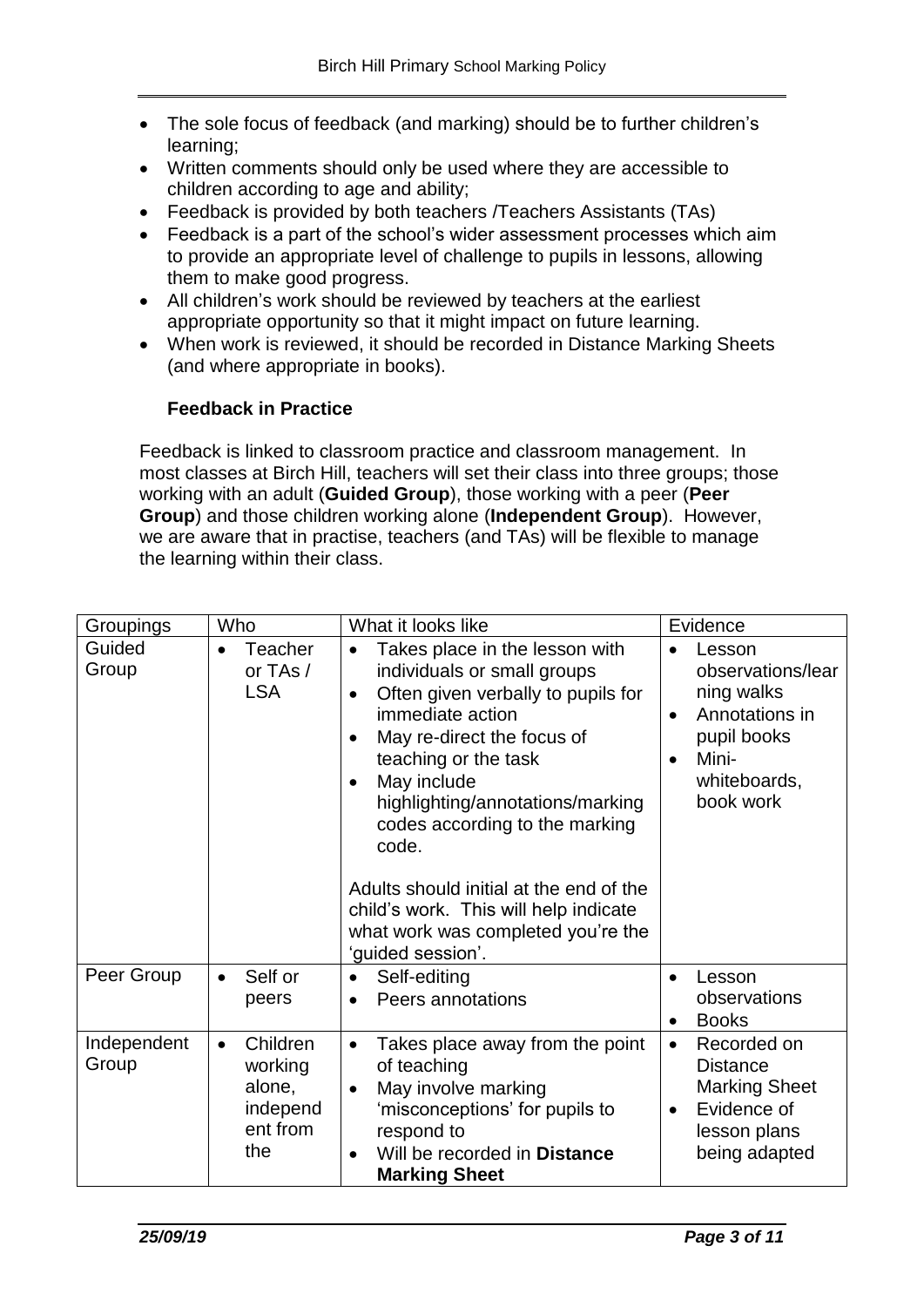| teacher/T<br>AS | Leads to adaptation of future<br>lessons through planning,<br>grouping or adaptation of tasks |  |
|-----------------|-----------------------------------------------------------------------------------------------|--|
|                 |                                                                                               |  |

**Guided Group Feedback** – Children working in the guided group will be working with either the teacher or Teaching Assistant (TAs) and will receive immediate verbal feedback linked to their current learning. They will engage in a dialogue that ensures learning is understood, misconceptions and/or errors are addressed and 'next steps' discussed.

When working with the Guided Group teachers/TAs will mark the pupils there and then. Teachers are not expected to provide any more marking or feedback to this group. **Teachers will simply stamp the pupil's book to indicate they were in the Guided Group**.

**Peer Group -** When working in a Peer Group, children may be asked to give feedback on each other's work. This may be in the form of markings some misconceptions, including spelling or punctuation, or offering a more in depth comment as directed by the teacher.

#### **Independent Group**

When reviewing the 'Independent' groups' learning from a particular lesson, the teacher will make evaluation comments on their **Distance Marking Sheet** for the **whole** group as a collective (not independent comments for all children). These comments should identify the gaps in pupil's learning and their next steps. It should also be recorded in their planning any adaptions their need to mark in their planning. This should happened **daily.** 

#### **Marking Poster**

Please see the Marking Poster to indicate how pupils should interrupt the teacher's comments.

## **Other general Assessment** *for* **Learning strategies**

The children will be asked to reflect upon their learning. They will be asked to contribute and refer to the learning intentions and the success criteria.

In Key Stage One, children will begin to develop an understanding of peer and self-assessment through group or class shared discussion, making particular use of teacher modelling. This will develop the language of praise and constructive criticism. As they progress through the Key Stage, children will start to experience working with a partner.

In Key Stage Two, pupils will be encouraged to reflect on their own learning and to assess their peers' learning. As appropriate, pupils will work with partners and may be supported in this process as necessary.

At Birch Hill we believe feedback is most effective when it is used in the following ways: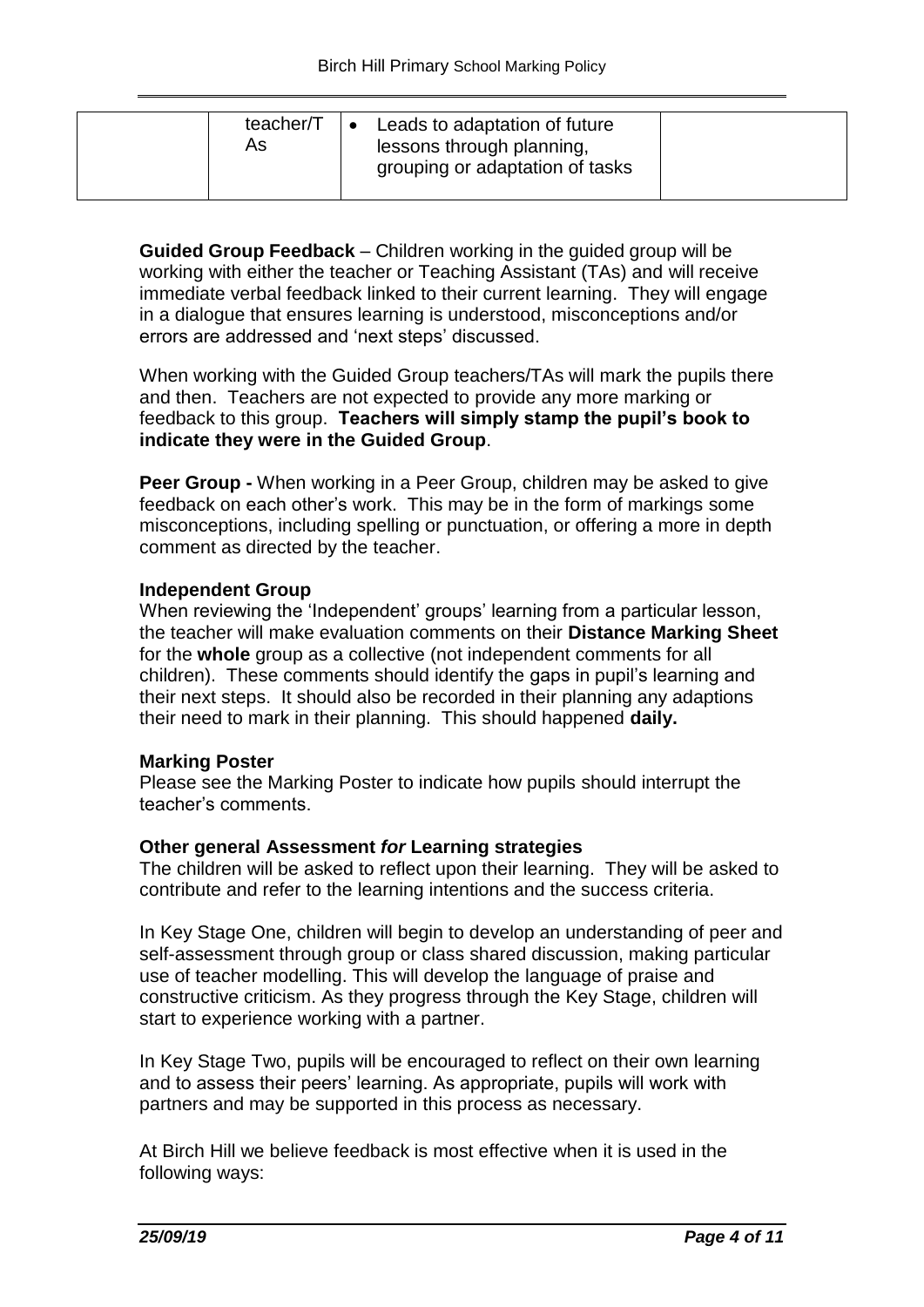- Pupil to Teacher/LSA
- Pupil to Pupil
- Teacher/LSA to Pupil

**Self-Assessment** - All children will have opportunities to assess their own attainment and achievement through a variety of methods including:

- **Traffic Lights** or the 'language of traffic lights' Green being a secure understanding, Amber being some understanding but still some support/input required and Red being concept/idea not understood. This means that we can use the 'language' at any point during a lesson or in fact the school day. Children are often asked to self-assess after a teaching session and then use the information to decide on which differentiated independent working group they wish to join.
- **Success Criteria**  Children can use agreed and are encouraged to co-constructed success criteria or 'steps to success' that have been generated in the lesson or as part of a previous lesson to create a 'closed checklist' to assess their learning against; either during a lesson, at the end of a lesson or at the end of a unit of work. Sometimes, Success Criteria will be in the style of 'Things to include'. These are also co-constructed and although they can be used in peer and self-assessment they do not always help to assess quality (see universal feedback below)

**Peer Assessment** - As with self-assessment, peer assessment should be used in a variety of ways e.g:

> **Stars and Wishes -** Children should be given opportunities to peer assess in a 'formal' way during, or at the end of lessons, they are asked to give a 'Star' (an aspect of the work that is good) and/or a 'Wish' (a possible improvement) to another child's work with regard to the learning objective and/or the agreed success criteria. The terms 'Star' and 'Wish' are also used in a more informal way, for example children may comment on the collaborative skills of their peers, behaviour, citizenship and many other aspects of day to day school life.

**Discussion/Questioning** – Discussion and questioning are an integral part of classroom activity and are closely linked to the personal and social development of a child. For example, teachers will value opportunities for children to report back to the class about their work, to explain to others what they are doing, to take their turn in discussion and be able to ask questions. The discussions will be at individual or group level to provide a variety of opportunities, which is important to both teacher and child. Teachers should use a range of questioning techniques.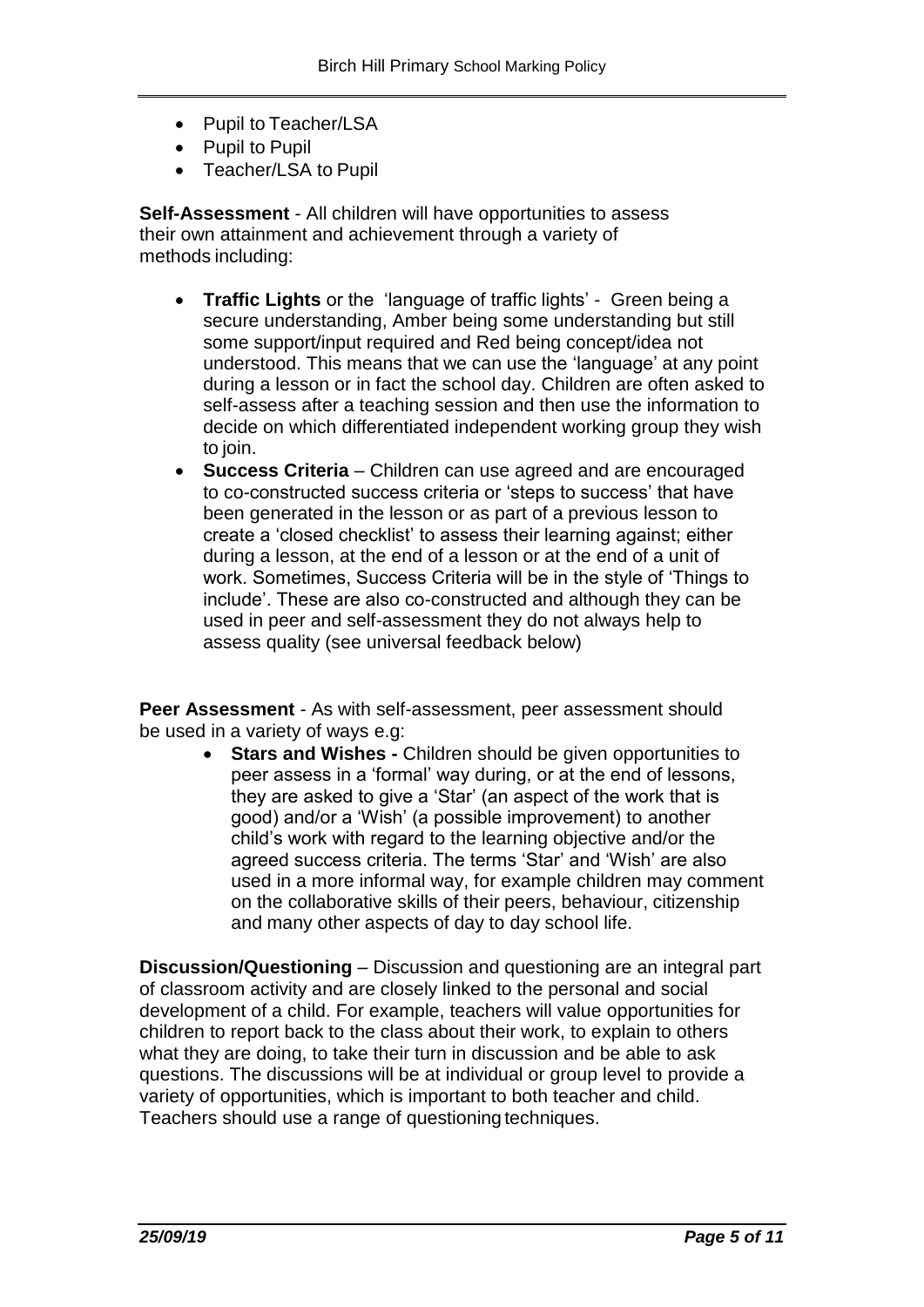## **Written Feedback & Marking**

## **Specific Marking Requirements - Key Stage EYFS**

- Written work should be marked using a system of smiley faces to indicate success and achievement in terms of individual ability. It may include a "thinking bubble" to highlight suggested improvements.
- Identify a maximum of three key corrections
- In mathematics, crosses will not be used to indicate incorrect answers. Teachers might also draw a box in which corrections can be made.

## **Specific Marking Requirements - Key Stage 1**

- Written work should be marked using a system of smiley faces to indicate success and achievement in terms of individual ability.
- Identify a maximum of three key / high frequency words spelled incorrectly and encourage children to find the correct spelling and put these in their spelling book to practise.
- Learning intention and success criteria 'templates' should be used and marked against – by the different audiences and include next steps suggesting ways in which a child can move forward.
- In mathematics, crosses will not be used to indicate incorrect answers. Teachers might also draw a box in which corrections can be made.

#### **EYFS/KS1 Marking Code**

| Spelling           | Sp and/or word underlined     |
|--------------------|-------------------------------|
| Punctuation        | P and/or error circled        |
| Grammar/word usage | <b>G</b> and/or error circled |
| Doesn't make sense | כי                            |
| New Paragraph      |                               |
| Omission           |                               |

## **Specific Marking Requirements - Key Stage 2**

- Identify a maximum of three key / high frequency words spelled incorrectly and encourage the children to find the correct spelling and write these in their spelling book to practise.
- Learning intention or success criteria 'template' used to focus marking can included "Top Tip" to highlight the next stage for improvement.
- Teachers use pink highlighting to indicate what is good and green for aspects for improvement
- Marking could also end with a question for the child to consider.

#### **KS2 Marking Code**

| Spelling           |     | Sp and/or word underlined     |
|--------------------|-----|-------------------------------|
| Punctuation        |     | <b>P</b> and/or error circled |
| Grammar/word usage |     | <b>G</b> and/or error circled |
| Doesn't make sense |     |                               |
| New Paragraph      | $=$ |                               |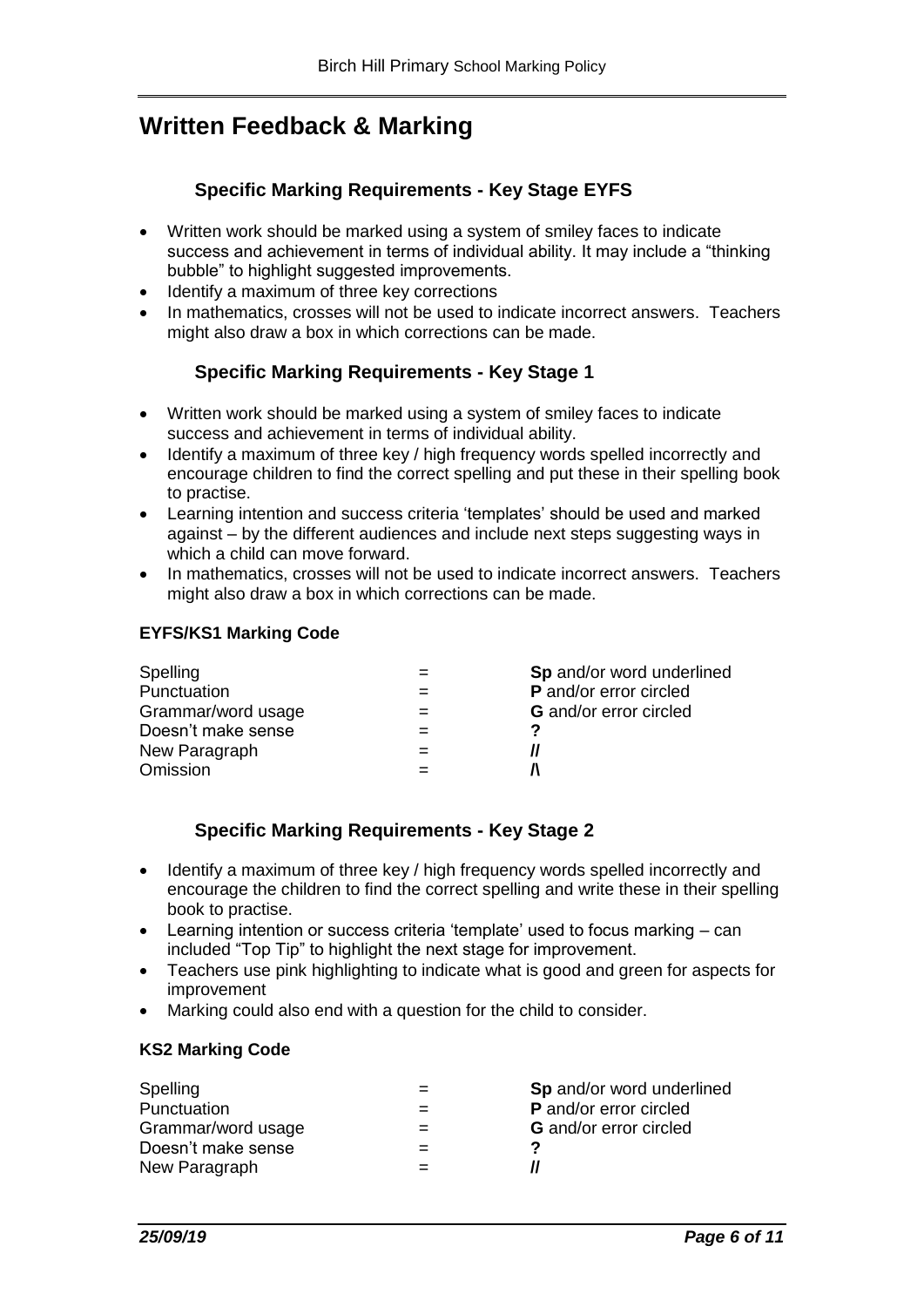$O$ mission  $=$   $\Lambda$ 

#### **Pupils' Self Assessment, Peer Assessment & Cooperative Marking.**

Children will be asked to reflect upon their learning. They will be asked to contribute and refer to the learning intentions and the success criteria.

In Key Stage One, children will begin to develop an understanding of peer and selfassessment through group or class shared discussion, making particular use of teacher modelling. This will develop the language of praise and constructive criticism. As they progress through the Key Stage, children will start to experience working with a partner.

In Key Stage Two, pupils will be encouraged to reflect on their own learning or to assess their peers' learning. As appropriate, pupils will work with partners and may be supported in this process as necessary.

## **Presentation of Work**

A high standard of presentation ensures that the children's work is legible to the reader and encourages them to take pride in their work. To ensure a consistent approach to the presentation of all written and numerical work, the following strategies are in place:

#### **KS1**

- **Maths**: the short date will be used at the top of the page to indicate the start of the day's activities.
- **English**: in notebooks, the day of the week will be written on the first line; in handwriting and extended writing books, the full date will be written on the first line (12<sup>th</sup> September).
- **Class books**: the day of the week will be written on the first line.
- Children will be encouraged at all times to form their letters correctly according to the school handwriting scheme, paying attention to size and orientation, and sitting letters on the writing line. In Year 2, children will be taught a cursive style. Pencils will be used.
- Children will be encouraged to begin to self edit and to look for the shared success criteria in their own work.

#### **KS2**

- **Maths**: the short date will be used at the top of the page. The title will reflect the learning intention.
- **Writing Books**: the long date will be used at the top of the page. The title will reflect the learning intention.
- Children will be encouraged at all times to form their letters correctly according to the school handwriting scheme, paying attention to size and orientation. Children will be expected to write in a cursive style and in pencil until they are issued with a pen license (Usually by Y5)
- All maths work will be done in pencil.
- Children will be encouraged to self edit.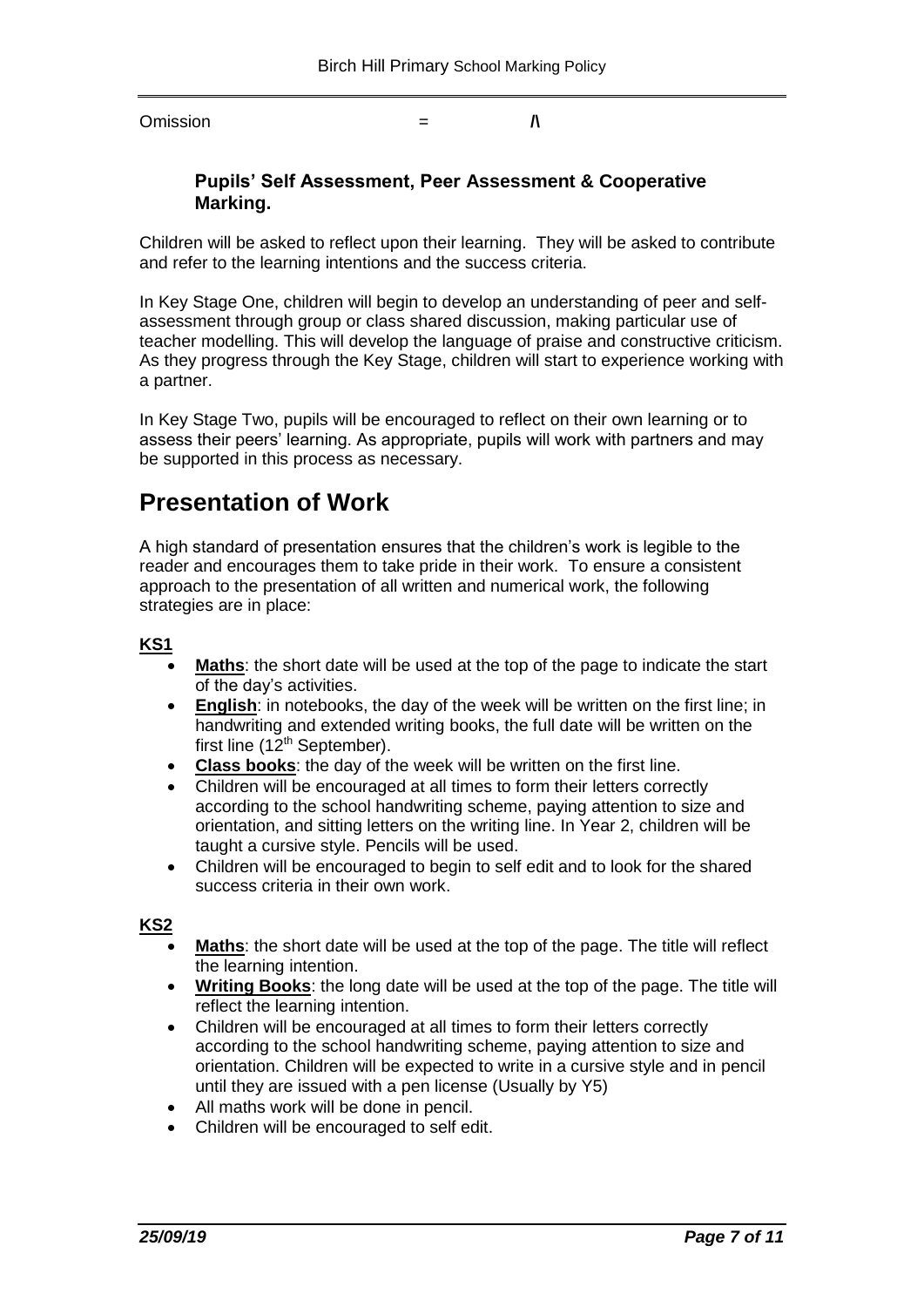## **Awards for Achievement**

#### **EYFS & KS1:**

- Golden Rule certificate
- Stickers
- Celebration Assembly stickers and certificates
- Reader of the Week
- BLP certicates linked to Writer of the week / Mathematician of the week (Y2)
- Motivational end of term certificates and awards.
- Star Reader trophy
- House Points

#### **KS2**:

- Golden Rule certificate
- Stickers
- BLP certicates linked to Writer of the week / Mathematician of the week (Y2)
- Motivational end of term certificates and awards.
- Home learning certificates and awards.
- House points

## **Feedback, Marking and Presentation Monitoring**

The Headteacher and the Senior Leadership Team will monitor the implementation of this policy through scrutiny of pupils' work. The Team Leaders will also scrutinise the marking and presentation of pupils' work in both literacy and numeracy books each term. Feedback will be given to the teaching staff whenever any scrutiny of work takes place.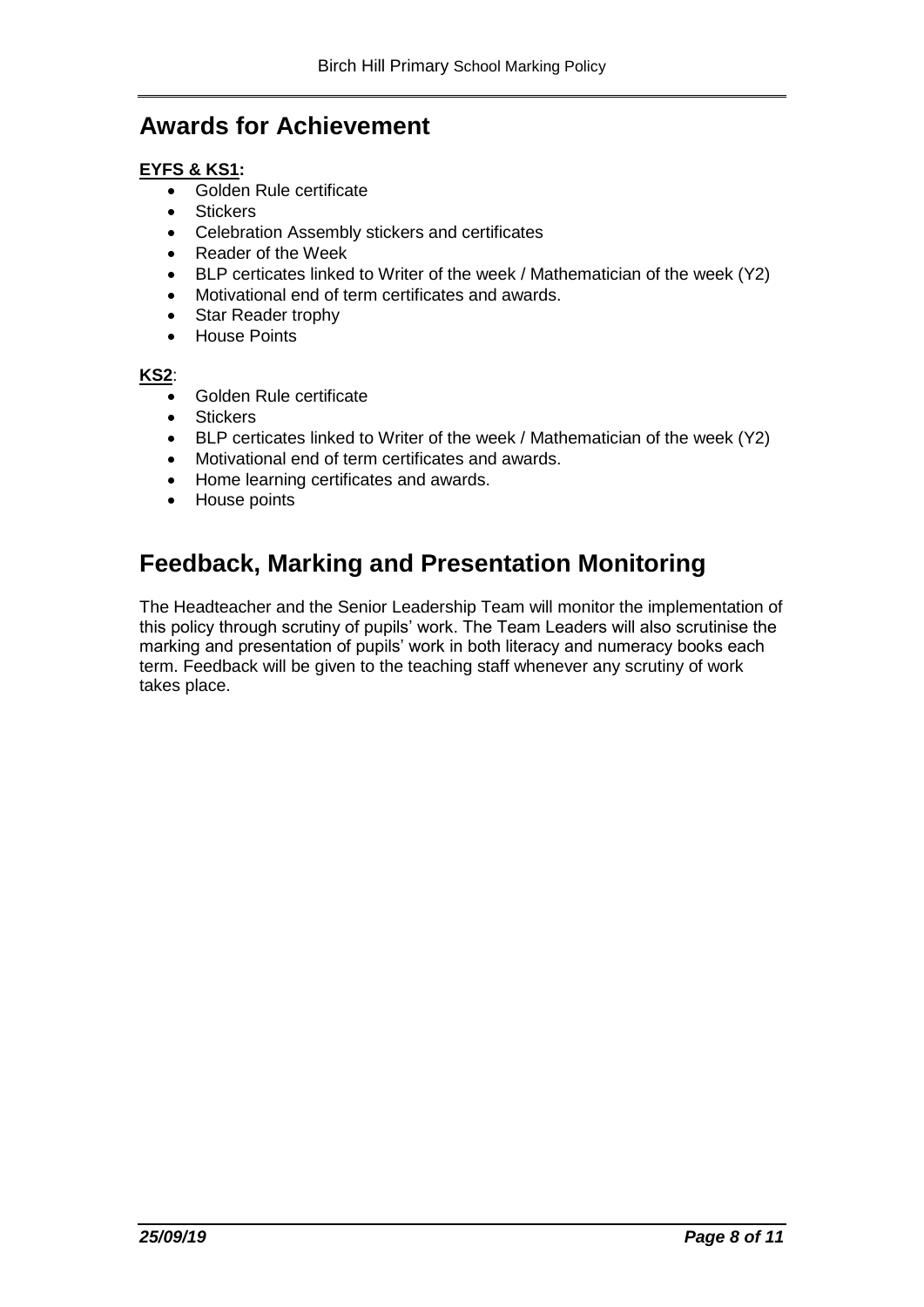## **Appendix – Feedback Poster**

|                                                                                                                                            | I draw 2 purple stick men at the top of my work when<br>$\bullet$                                                                                                                      |
|--------------------------------------------------------------------------------------------------------------------------------------------|----------------------------------------------------------------------------------------------------------------------------------------------------------------------------------------|
|                                                                                                                                            | I work with my teacher.<br>I get feedback during the lesson.<br>$\bullet$                                                                                                              |
|                                                                                                                                            | The adult I am working with will put their initial at the<br>end of my work - this will show what learning we have<br>completed together.                                              |
|                                                                                                                                            | I draw 2 green stick men at the top of my work when I<br>$\bullet$<br>work with a Teaching Assistant (TA).                                                                             |
|                                                                                                                                            | I get feedback during the lesson.<br>$\bullet$                                                                                                                                         |
|                                                                                                                                            | The adult I am working with will put their initial at the<br>$\bullet$<br>end of my work – this will show what learning we have<br>completed together.                                 |
|                                                                                                                                            | I draw small 2 red stick men at the top of my work<br>$\bullet$                                                                                                                        |
|                                                                                                                                            | when I work in a group or a pair.<br>I will get feedback after the lesson                                                                                                              |
|                                                                                                                                            | I draw small 1 red stick men at the top of my work<br>$\bullet$<br>when I work independently.                                                                                          |
|                                                                                                                                            | I will get feedback after the lesson                                                                                                                                                   |
|                                                                                                                                            | My teacher puts a gold stamp at the end of work<br>$\bullet$<br>when I work without an adult and my teacher is<br>pleased with my work.                                                |
|                                                                                                                                            | My teacher puts a Silver stamp at the end of my work<br>$\bullet$<br>when I work without an adult and my teacher is<br>pleased with my work, but wants to talk to me more<br>about it. |
| Experience<br><b>MV</b><br>Experience is the<br>gained through involve<br>Know-how or procedur<br>Experience plays an<br>nain a reputation | My teacher will highlight my work to show where they<br>$\bullet$<br>are is pleased with my work                                                                                       |
| <b>HEAD</b><br><b>TEACHER'S</b><br>$\begin{array}{ccccccccccccccccc} 0 & 0 & 0 & 0 & 0 & 0 \end{array}$<br><b>AWARD</b>                    | My teacher will give me a Headteacher Award sticker,<br>$\bullet$<br>if they are really pleased and want me to show Mr<br>Dillon.                                                      |